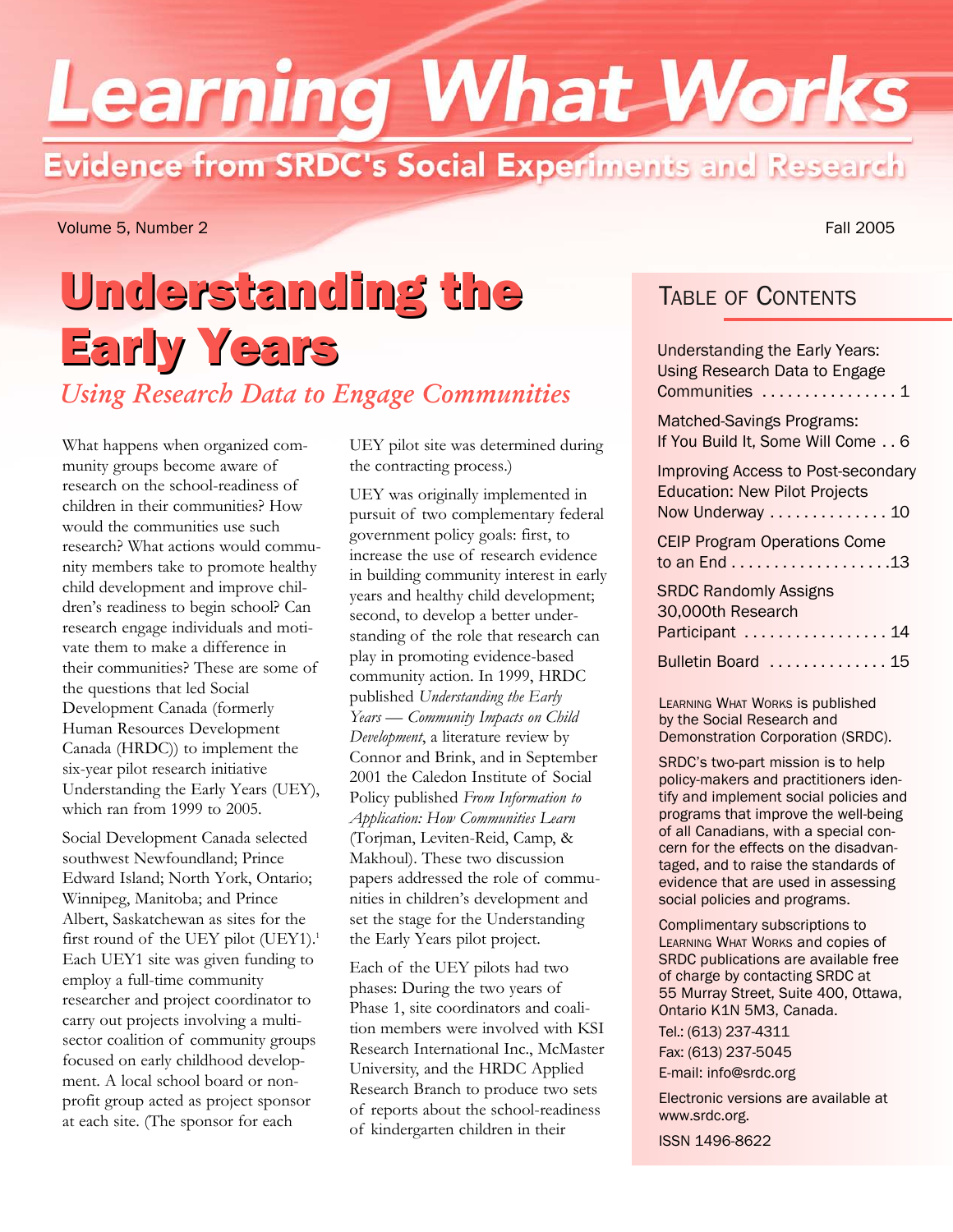respective communities. The first set of reports, the early childhood development reports (see Human Resources and Skills Development Canada, 2005), represented findings from several measures taken from a representative sample of each community's children that had been selected as part of the National Longitudinal Survey of Children and Youth, augmented with data from the Early Development Instrument (EDI), which kindergarten teachers completed for each child in their classroom. The EDI assesses children's development in five domains: physical health and well-being, social competence, emotional maturity, language and cognitive development, and communication skills and general knowledge. In addition, direct measures of the children were taken on several standardized tests, and an interview of about two hours was conducted with each child's parent.

During Phase 1 each UEY site developed a second, "community mapping," report (see Human Resources and Skills Development Canada, 2005). Using a format developed by HRDC and KSI, UEY site staff presented findings from a study of the available resources for families of young children in their home communities. Both of the UEY reports relied extensively on "mapping" as a visual tool to illustrate research results.

During Phase 2 the UEY coalitions at each site developed and implemented information dissemination, mobilization, capacity building, and community action. Coalitions developed action plans to outline their goals and planned activities. The project coordinators developed presentation packages of the research evidence that would best meet the goals of these plans. The UEY sites created a variety of presentation formats and other

materials to make research findings accessible to their audiences. These presentation formats reflected each coalition's philosophy, strategic plans, and type of audience.

## SRDC conducts the Community Process Research Study

Social Development Canada engaged the Social Research and Demonstration Corporation to conduct a qualitative process study of Phase 2 in the UEY1 pilot sites. This type of study focuses on showing *how* UEY was implemented in each of the pilot sites and describes some of the factors that contributed to this process.

Specifically, the Community Process Research Study (CPRS) addressed two research questions:

- 1. Does the provision of research evidence to a multi-sectoral local coalition and funding for a fulltime resource person provide a catalyst to action?
- 2. What factors seem to make a difference in how the UEY initiative was implemented across the five communities?

SRDC researchers made five visits to each of the five pilot sites over a twoyear period, from the spring of 2002 through the spring of 2004 — a total of 25 visits. They conducted interviews with site coordinators, representatives from local government, staff of community-based organizations, and school personnel and community residents; held focus groups with the UEY coalitions; and observed any UEY-related meetings or events that occurred during the visit. Analysis of data gathered at each visit drew a fascinating picture of how groups of people increased their awareness of available research that described the

school-readiness of the children in their community and how they engaged in the complex task of determining how best to use these data to improve outcomes for children in their communities.

## UEY: A catalyst to action

Each of the UEY pilot sites promoted activities to increase access to a relatively new body of research concerning the importance of the early years in healthy childhood development. During the project period the government of Canada began to disseminate results of the National Longitudinal Survey of Children and Youth (NLSCY), the first longitudinal Canadian survey to include the collection of data on young children and their families. Also, the popular media focused on the surge of available research on early brain development and the importance of early childhood development. At the same time, research was no longer considered the exclusive domain of the academic community; instead researchers were looking for ways to promote the use of research within public discourse, particularly in areas of public policy.

In the literature review prepared by the Caledon Institute of Social Policy as background for the UEY project, the authors describe the knowledge exchange process as one in which "learning takes place . . . through twoway interaction in which the potential users of information are actively involved in exploring a given challenge . . . [and] information cannot really be considered knowledge until it is applied" (Torjman, Leviten-Reid, Camp, & Makhoul, 2001, pp. 1, 3).

UEY put the ideas described in the Caledon Institute paper into practice with the focus on an interactive communication process. Sites raised aware-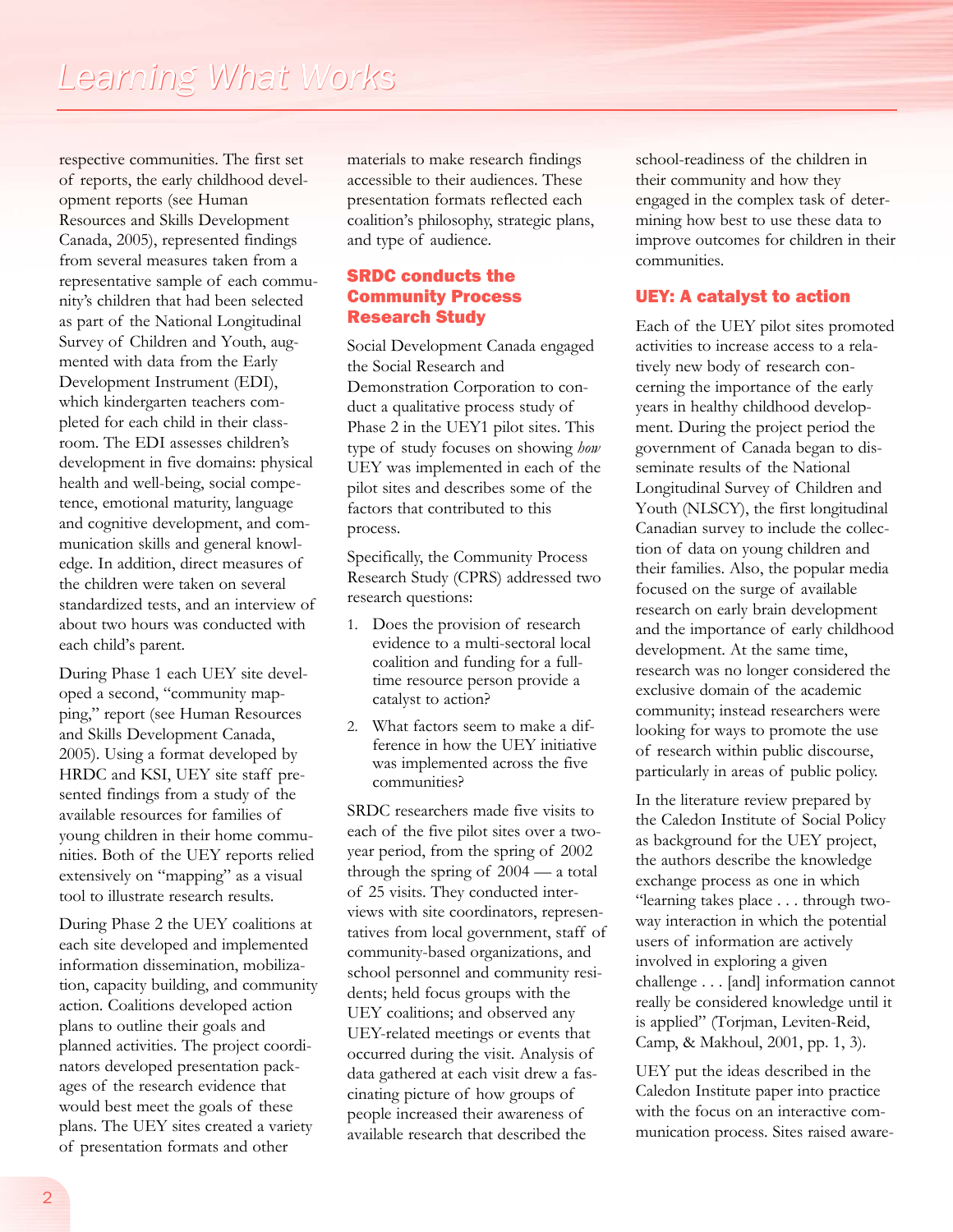## *Fall 2005*

ness of the importance of the early years by making data accessible and promoting "knowledge exchange." Audiences grew to understand the value of research as a tool and worked with others to determine how best to use this research to strengthen their communities.

*Since my involvement with UEY, I have come to understand my community a lot better and also the surrounding communities. People are starting to find out we can do this working together as a community, and we are going to get things done. Most people I know will sit around and say, "I don't think I can do that by myself," or maybe two or three of us, "we can't do that." But now seeing this and saying, "Oh yeah, we can do that," we can get together and start to get stuff on the go for the kids.* 

> (Stakeholder, southwest Newfoundland)

In all sites, UEY was a catalyst to bring individuals and groups together to learn about the available research evidence. Audiences received copies of the UEY reports and saw PowerPoint presentations by the UEY coordinator. They engaged in discussions that focused on their own community's issues and concerns. Within this process, the contribution of the research evidence and the contributions of the audience were equally valued. In some communities this process led to the organization of public events such as "family fairs," while others developed community resources such as new playgrounds and new programs. Still others engaged stakeholders in systemic change to address substance abuse and poverty in the community.

*Well, I think because we are seeing results that it's making everybody feel better as a parent, as a community member, you know, as a person . . . . Everybody in the community felt pretty proud they had a part in building the new playground. We have surpassed our goals.* 

> (Stakeholder, southwest Newfoundland)

Sites also maintained that, for knowledge exchange to be sustained in the community, it was necessary to develop and maintain a strong coalition of committed organizations and individuals. To this end, all of the UEY projects worked to include a broad range of stakeholders, to link with other organizations in the community, and to strengthen the internal administrative procedures so crucial to the effective functioning of a group.

### Context, approach, people, and products made a difference

Program development theory identifies that even very structured programs are rarely implemented in the same way in different sites. Typically, personnel and structural factors of the program are cited as having varying degrees of impact on program delivery. The CPRS focused on gaining some understanding of these "program" factors as well as "community" factors that influenced the UEY1 pilot projects. Our study identified four general factors that formed an interwoven fabric that likely determined the process and the success of the project in each of the sites. We saw an interplay rather than a hierarchy of factors, and the relative importance of these factors varied across sites. These factors were the community

context (environment), the approach, the people, and the product (data, reports, and presentations) the project offered.

*I think all those things sort of contributed, but I would say a lot of it has to do with the coordinator's personality, the people that she knows, and how she can pull people together. But I do think it's partly UEY and the whole concept. How could you fault the concept of it? It just makes sense. So I think it was a whole bunch of combinations that have made it work so well.* 

(Stakeholder, Prince Albert)

The community context of UEY played an important role in all of the projects. Generally, communities that were ready to change were more likely to be receptive to an initiative like UEY. As a starting point, there needed to be some sense of community identity — a shared history and sense of collective purpose. In addition, having some people in the community who felt they were capable of effecting change was also important. The presence of organizations that were enthusiastic about UEY provided immediate access to key networks in the community.

The importance of the political context also became evident as UEY unfolded. Sites differed in their target audiences. Some focused on key government decision-makers with a view to influencing policy. Others focused on grassroots mobilization in order to involve a wide spectrum of community members pushing for change. In several sites, the broader governmental focus on early years issues resulted in complementary initiatives being undertaken at the local, regional, and provincial levels.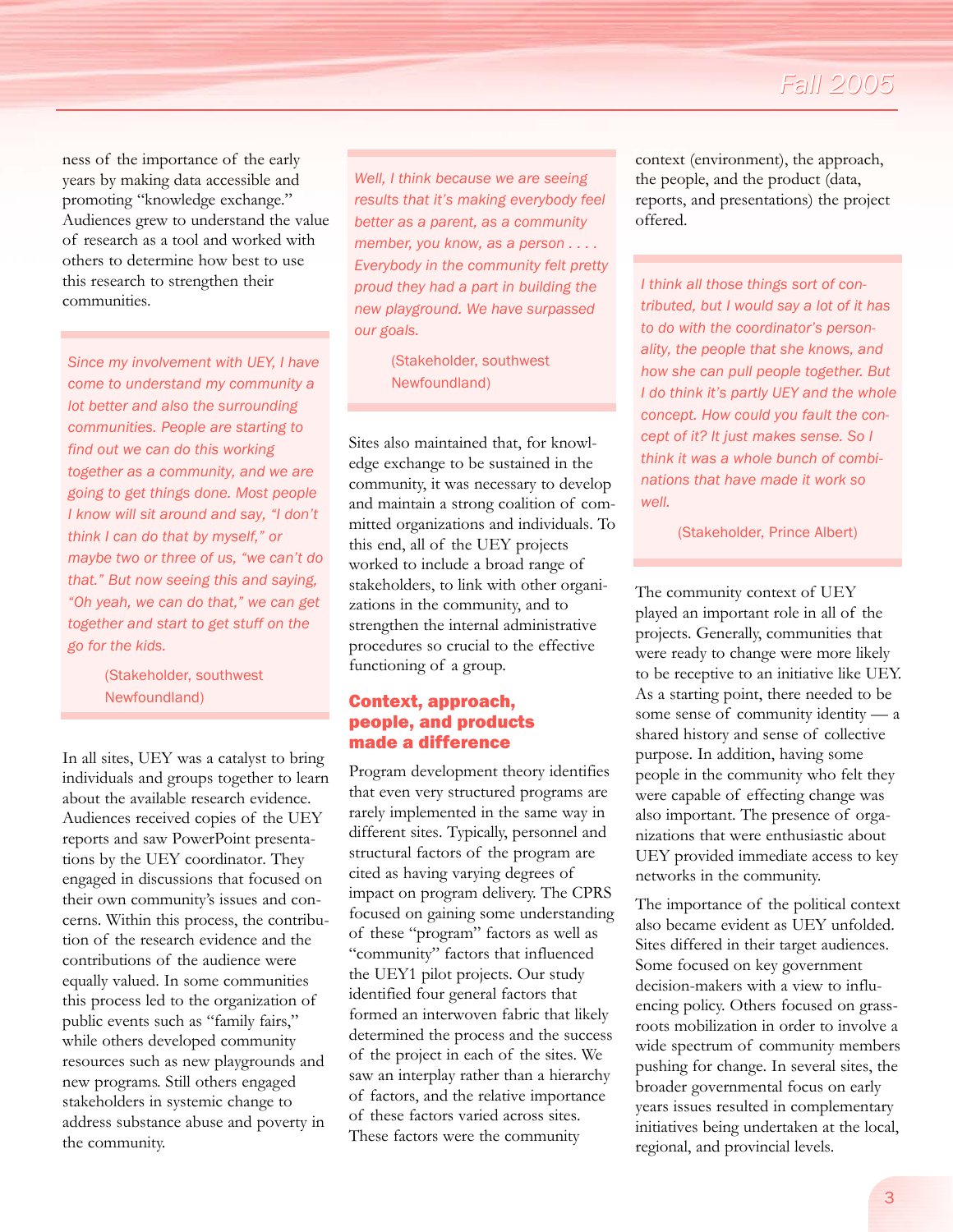Ultimately, all sites saw the value of an inclusive, multi-pronged approach. Finally, a range of environmental conditions, such as population size, geography, climate, and the local economy, were realities that UEY coalitions factored into their overall organization and implementation of UEY.

*The timing of the Healthy Child Manitoba Parent–Child Coalitions initiative led to the establishment of mutually beneficial structures. The Parent–Child Coalitions became an ideal "program vehicle" for UEY to disseminate research evidence and, in turn, the PCCs could use UEY evidence to achieve their goals.* 

(Stakeholder, Winnipeg)

One key to success appeared to be engaging a broad spectrum of the community in a "data-driven dialogue" that gave people a sense of ownership of the process and of their community's story. UEY promoted a process of knowledge exchange that brought together the principles of information sharing, reciprocity, and equity of access. Together these factors had a laddering effect, wherein information, capacity building, and action were reinforced and promoted.

*The point that we got on board with the data is the point where our team began to understand it and to understand where to put it and what it meant. The hardest part is getting to that point in understanding the data and getting a sense of how they want to integrate the data into some kind of action.* 

(Stakeholder, North York)

Having broad sectoral representation in the coalition afforded an excellent opportunity both for sharing information and for broadening the vision of coalition members and partners. Building a strong mobilizing structure, including both paid staff and volunteers, played an important role because of the need to sustain energy over a considerable period of time. This was most effective when UEY was part of an existing organizational structure that increased its own reach by expanding its membership for the purposes of the UEY project.

*I don't think we would be as successful at our strategy if we didn't have UEY, and UEY wouldn't be as successful without us. So you know whether it's our UEY work or our Children's Secretariat work or our work at the college or all the different hats we wear, we are getting people to a similar page.*

(Stakeholder, PEI)

Leadership from key groups and individuals was a significant determinant of the extent to which a community embraced UEY. "Movers and shakers" — influential people who "got things done" — played an important role. These leaders motivated and inspired others to be involved. As forwardlooking people with a sense of purpose, they were optimistic that their efforts could make a difference.

Municipal and provincial government representatives often had considerable influence on the direction of the project. They were instrumental in convincing community members that the UEY project was worthwhile, providing ideas for how best to implement the project, and, where necessary, "rescuing" the project when organizational challenges arose.

In several sites the coordinator and certain members of the coalition were the driving force behind the project on a day-to-day basis. Designing, directing, and overseeing the implementation of a project like UEY requires considerable time, energy, as well as a broad knowledge and understanding of the data. Coalitions could not imagine trying to do this work without having someone who could be devoted full time to the tasks involved and be a "champion" for UEY.

*You know we talk lots about the data and everything, but just the individual's ability to commit time to that process . . . it was a real bonus for us because they bring an expertise to the coalitions in the UEY sites that we don't have elsewhere.* 

(Stakeholder, Winnipeg)

In some sites these individuals were well known and had high credibility with stakeholders based on their previous involvement in the community. In all cases, these individuals were known for the contribution they could make to the group process but, in particular, also for their ability and commitment to make the UEY information accessible to others.

*I think the coordinator is probably the key element of all of it. As much as one likes to think that you can design a program that runs itself, the fact is that the success of a program often depends on the people involved. Her drive and her personality and that she is held in such high esteem among the people in this community that she wants to influence is what has made this project such a success.*

(Stakeholder, Prince Albert)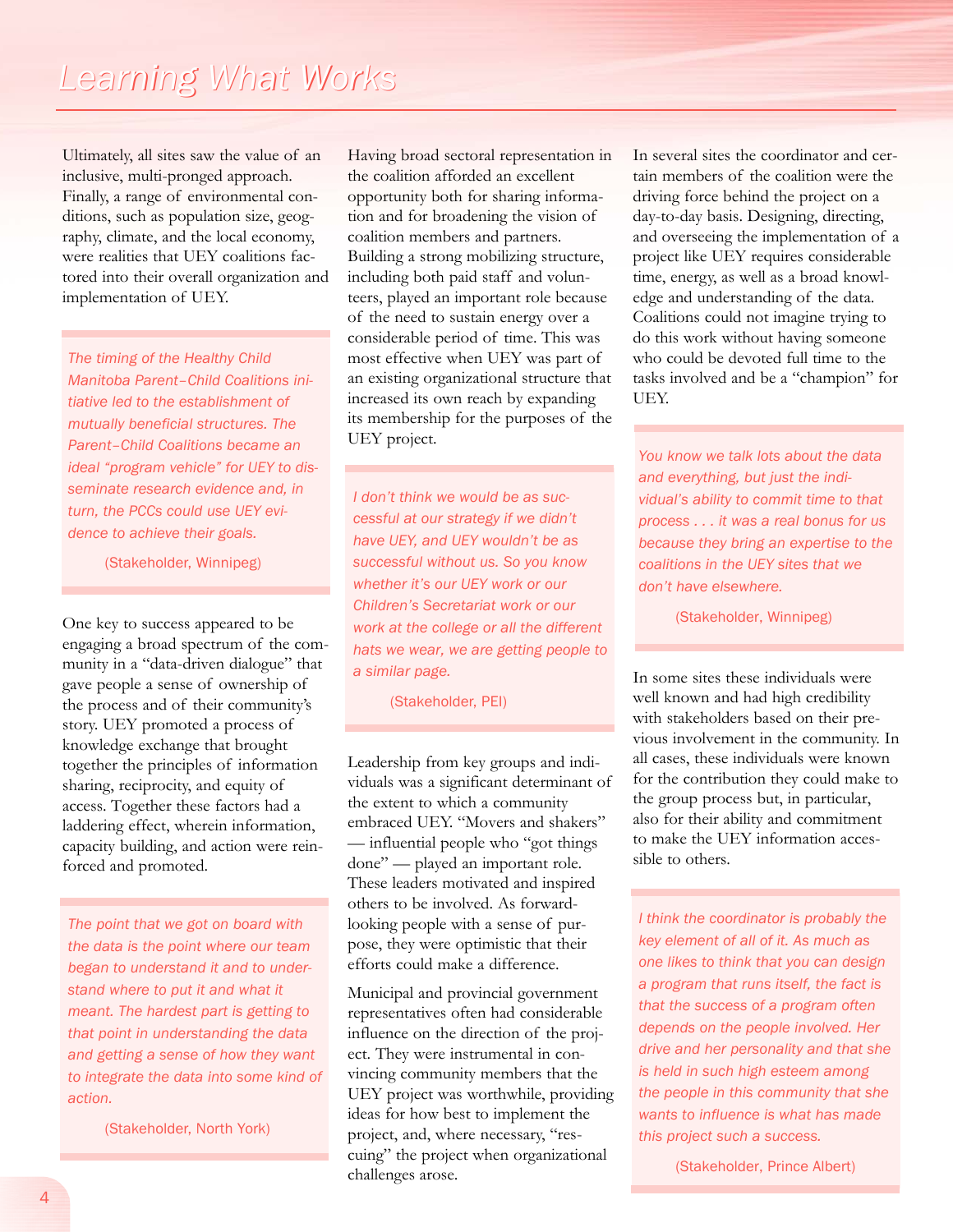UEY sites had full control over the format of the presentation of the research data. Sites created a variety of products that reflected the coalition's philosophies, strategic plans, and the conditions at the site. Overall, sites considered the data provided to them in the two UEY reports to be of high quality and thus credible. This perception provided the foundation for sites to "repackage" the information to make it accessible to their audiences.

*The coalition's role is to make sure that the results that are coming out are meaningful and presented in a meaningful way. We tried to sift and sort and pull out some of the pertinent information. It was very challenging, but we had to pick and choose or it would have been too much for people to take in. And we also suggest areas for further discussion and more research.* 

(Stakeholder, PEI)

In some sites the credibility of the product was increased by the fact that it confirmed tacit community knowledge, which gave people a sense of confidence and provided an impetus to action.

*Some things were surprises, but I think overall it rang true that this is what PEI looks like. The fact that the community cohesion measures were pretty high, that rang true, people know our communities are strong. So it gave them a comfortable context to look at how kids are doing and what we need to work on.*

(Stakeholder, PEI)

### Did UEY work?

UEY was a success in meeting its primary goal to disseminate research evidence as a catalyst for community action. In each site UEY provided data, engaged community members, and provided the scaffolding for building a broad range of community learning processes and program initiatives.

UEY played an important role in the popularization of research findings and in the process of increasing capacity to use research as a vehicle to pursue community-level initiatives. As individuals became more knowledgeable, they increasingly requested the ongoing provision of quality research products that would allow for a deeper understanding of their communities and would address emerging community issues.

There was no single "best" UEY model. Many local variations were observed but, ultimately, UEY "worked" when sites used a collaborative, inclusive approach to working in the community and when the project was supported by a pre-existing organization or coalition. By piggybacking on an existing organization or network of organizations, UEY gained credibility in the community and had access to an established, experienced resource base.

The UEY information mattered to people because it painted a picture of "their kids." The project brought individuals and groups together for a common purpose and used the principle of knowledge exchange as the basis for the work they did together. In this way, UEY raised the bar considerably in terms of general awareness and understanding of the positive role that research can play and sparked or supported local initiatives to improve early childhood development.

UEY was a time-limited pilot project and this element instilled a sense of

urgency. However, despite the fact that stakeholders lost no time in implementing UEY, one of their most consistent messages to the CPRS was that knowledge exchange and community change take time. Building relationships, identifying leaders, and strengthening organizational capacity require ongoing nurturing and support and are best approached as long-term endeavours. At the same time, UEY showed that the provision of credible, accessible, localized data within a process that values the inclusion of community members has the potential to make a lasting contribution to the early childhood development of a community's children.

### References

- Connor, S., & Brink, S. (1999). *Understanding the Early Years community impacts on child development.* Ottawa: Human Resources Development Canada, Applied Research Branch, Strategic Policy.
- Human Resources and Skills Development Canada. (2005).*Understanding the Early Years - Pilot projects.* Retrieved September 7, 2005, from http://www.hrsdc.gc.ca/ en/hip/sd/310\_UEYReports.shtml
- Torjman, S., Leviten-Reid, E., Camp, C., & Makhoul, A. (2001). *From information to application: How communities learn.* Ottawa: Caledon Institute of Social Policy.

<sup>&</sup>lt;sup>1</sup>UEY1 originally included a site in the Fraser North area of the lower mainland of British Columbia, but the participation of this site ended prior to engaging in Phase 2 activities, and it is not included in the process study. Moreover, in January 2001 seven additional communities were selected for the second round of the UEY pilot (UEY2). These are also not part of the process study conducted by SRDC.  $\blacklozenge$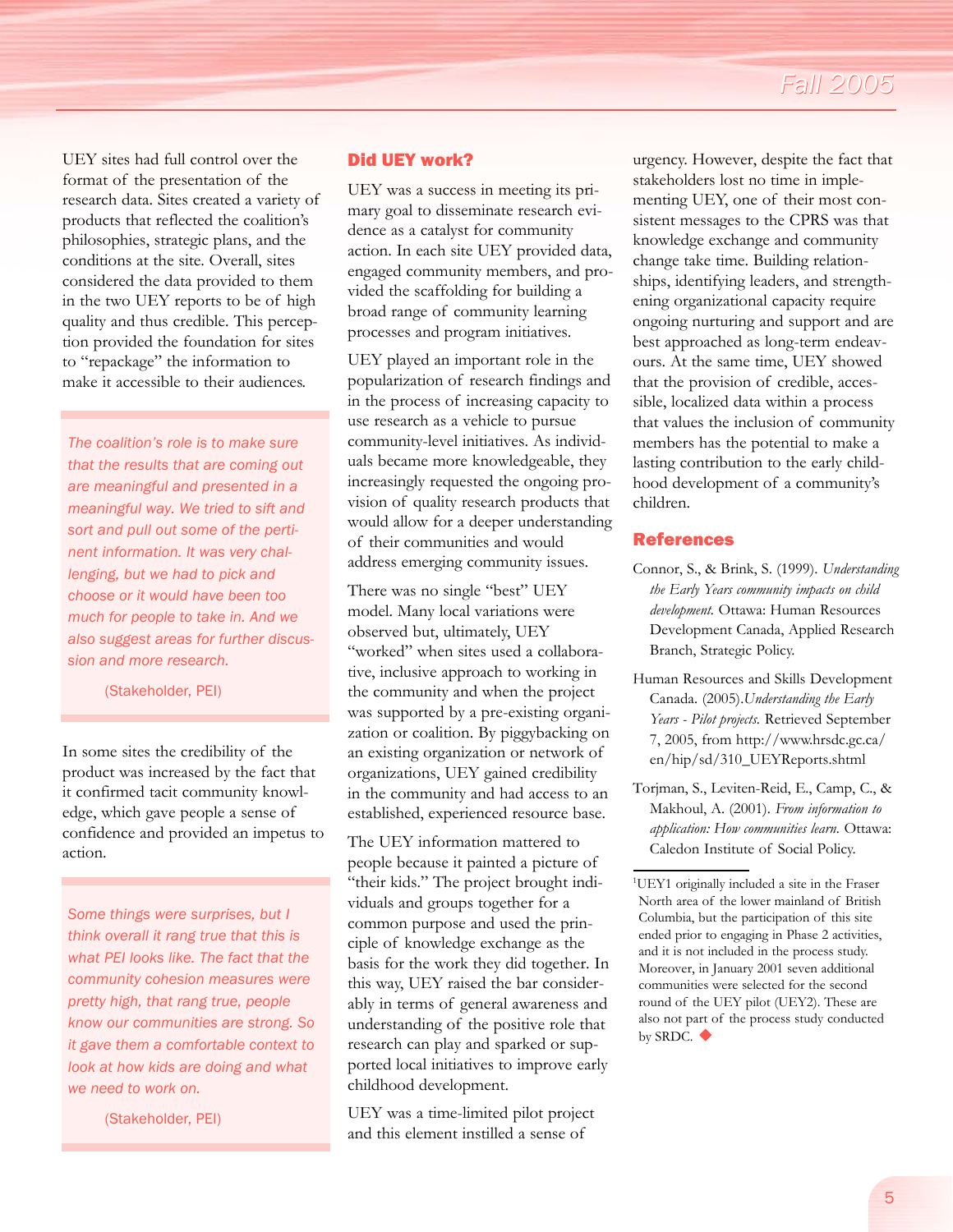## Matched-Saving Programs: Matched-Saving Programs: If You Build It, Some Will Come You Build It, Some Will Come

*Evidence From the Implementation of* **learn***\$ave*

Saving plays a crucial role in determining how people cope with adversity. The availability of resources that can be converted into cash help in circumstances such as household disruption, sickness, or job loss, which can have a major impact on one's financial resources and obligations. Savings increase individuals' ability to take risks and make important decisions that can broaden their range of opportunities. It can help finance the acquisition of a house or a car, or it can help fund human capital investments such as going back to school, engaging in various forms of lifelong learning, starting a business, or paying for children's higher education.

Instruments to promote saving have had limited success among the lowerincome population. In Canada contributions to savings plans for retirement, education, lifelong learning, and home ownership receive preferential tax treatment. However, lower-income individuals generally take little advantage of these measures partly because they often face low or even zero tax liability and thus can only derive small benefits from them.

In recent years programs of matched savings have been introduced to encourage lower-income parents to save. The Canada Learning Bond (CLB) program is the most recent initiative introduced in this area by the federal government. The CLB provides an endowment of \$500 at birth for children in low-income families. Children can qualify for additional payments of \$100 each year, and total funds accumulated must be used for

post-secondary education. The CLB is paid into a registered education savings plan (RESP) and thus includes elements of a matched-savings plan. Parents can receive up to \$40 for every \$100 they save on their own into an RESP. The provision of a \$500 minimum endowment for children's education is certainly good news for lowincome parents, but how likely will the matched-saving component of the CLB encourage them to save? Is a 40 per cent matching rate providing sufficient incentive to overcome the various institutional and financial difficulties poor people face saving?

Evidence from the *learn*\$ave project indicates that the offer of generous matched savings may not have widespread appeal among low-income Canadians but has the potential to fill a niche market for certain segments of this population. This is one of the conclusions from *Design and Implementation of a Program to Help the Poor Save: The* learn*\$ave Project*, a report published by SRDC in August that documents in detail the implementation of *learn*\$ave and presents some of the initial lessons learned.

*learn*\$ave is a test of an Individual Development Account (IDA) sponsored by Human Resources and Skills Development Canada (HRSDC) and administered by Social and Enterprise Development Innovations (SEDI). Eligible individuals are generally offered a 300 per cent matching rate on their savings; that is, three dollars for every dollar they save in their IDA towards their own education or retraining or for starting a small busi-

ness. Participants must save for at least one year before they can receive any of the matching credits, but they can save for up to three years. A maximum of \$1,500 in savings is eligible for matched credits of \$4,500 in government funds, allowing participants to use up to \$6,000 of total savings. To be eligible, participants must be between 21 and 65 years of age (with some exceptions for individuals 18 to 20 years of age) and not be in school full time, and they must have a pre-tax income below 120 per cent of the low income cut-off and have financial assets that do not exceed the lesser of 10 per cent of annual income or \$3,000. Only one person per family can seek participation in *learn*\$ave.

The potential benefits associated with *learn*\$ave are being evaluated by SRDC through a demonstration project taking place in 10 cities across Canada. This includes about 3,600 participants who were recruited in Halifax, Toronto, and Vancouver to take part in a random assignment experiment. Eligible applicants in these three sites were randomly assigned to one of three groups: one group receiving matched credits only or "*learn*\$ave-only," another group receiving the matched credits plus financial training sessions and case management services or "*learn*\$aveplus," and a third group or "control group" receiving none of these new benefits. By study design, any differences that are observed over time between the program and control groups in terms of their ability to save; the extent to which savings help them continue their education, start a small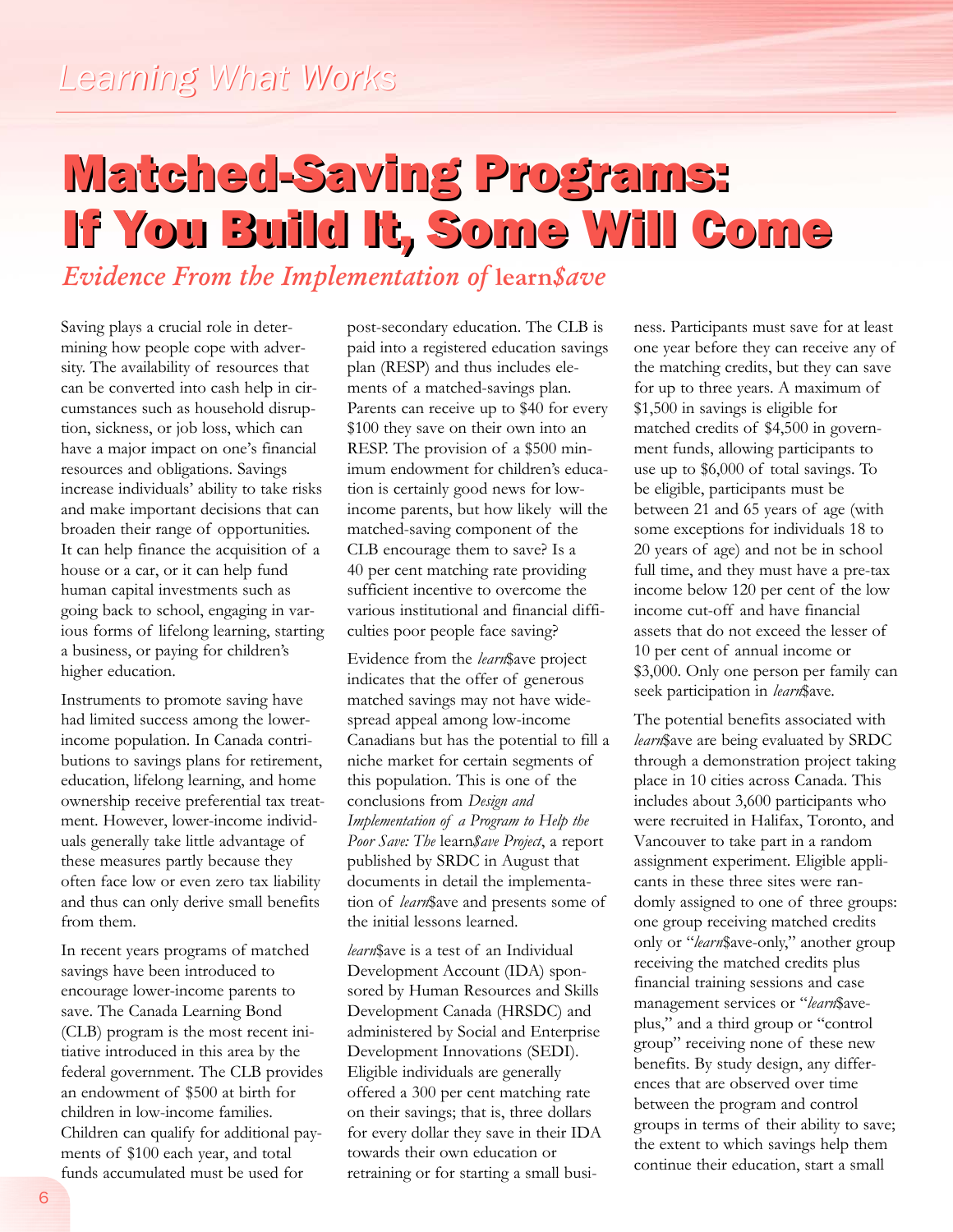business, or yield improved earnings; and their employment prospects can be attributed to *learn*\$ave.

Participants in the seven nonexperimental sites of Digby, Fredericton, Montreal, Kitchener–Waterloo, Grey–Bruce counties, Winnipeg, and Calgary receive matched credits, financial management training, and case management. In total, 1,000 participants were enrolled at these secondary sites. The program design in each of the secondary sites has one main variation from the common design in the three experimental sites (for example, the matching rate ranges from 200 per cent in Kitchener–Waterloo to 500 per cent in Montreal). Less than 25 per cent of participants in the non-experimental sites were in receipt of income assistance when they applied, and a total of 225 participants in Halifax, Toronto, and Vancouver were also income assistance recipients although they are not part of the experimental study. With more than 4,800 participants and 75 per cent of them involved in an experimental study, *learn*\$ave is currently the world's largest experimental study of IDAs.

#### Broad outreach, narrow response

As is the case with other IDA projects, the *learn*\$ave sample differs in many ways from a broader population of lowincome, low-asset individuals. When compared with potentially eligible individuals in Halifax, Toronto, and Vancouver, *learn*\$ave participants are younger and more likely to be living alone and to not own their home. They are more educated

and more likely to be working (see the table below). Differences in educational attainment are striking. Only 2.5 per cent of the *learn*\$ave sample has less than a high school education compared with 11 per cent in the general eligible population, and they are more than twice as likely to have completed a university degree. Another key difference is immigration status: While a quarter of the eligible population are recent immigrants (the majority of whom are in Toronto and Vancouver), this group comprises more than 50 per cent of *learn*\$ave sample, most of whom were born in China.

## Comparison Between *learn*\$ave Participants and the Eligible Population

| <b>Characteristics</b>                | learn\$ave Sample | <b>Eligible Population</b> |
|---------------------------------------|-------------------|----------------------------|
| Gender (%)                            |                   |                            |
| Female                                | 51.0              | 48.9                       |
| Age (mean)                            | 33.5              | 41.0                       |
| Household type (%)                    |                   |                            |
| Unattached individuals                | 45.5              | 23.1                       |
| Couples with children                 | 13.7              | 23.1                       |
| Couples without children              | 27.8              | 31.5                       |
| Lone parents                          | 7.4               | 4.2                        |
| Other                                 | 5.6               | 18.1                       |
| Recent immigrant (%)                  | 55.4              | 25.4                       |
| Highest level of education (%)        |                   |                            |
| Less than high school                 | 2.5               | 11.0                       |
| High school graduate                  | 6.9               | 14.3                       |
| Some post-secondary education         | 15.7              | 10.3                       |
| Non-university certificate or diploma | 19.8              | 21.0                       |
| University degree                     | 55.1              | 19.3                       |
| Don't know or refused                 | 0.0               | 24.1                       |
| Dwelling tenure (%)                   |                   |                            |
| Owned by household                    | 4.4               | 44.4                       |
| Employed (%)                          | 65.8              | 54.5                       |

Note: The sample profiles represent the characteristics of the samples that would exist if each of the three experimental sites had enrolled the same proportion of the available eligible population. By weighting the samples in this manner, the *learn*\$ave sample can be compared with the respective eligible population.

Sources: *learn*\$ave application form, participant information form, baseline survey, and custom tabulations from Statistics Canada's Survey of Labour and Income Dynamics (SLID), 2002 reference year.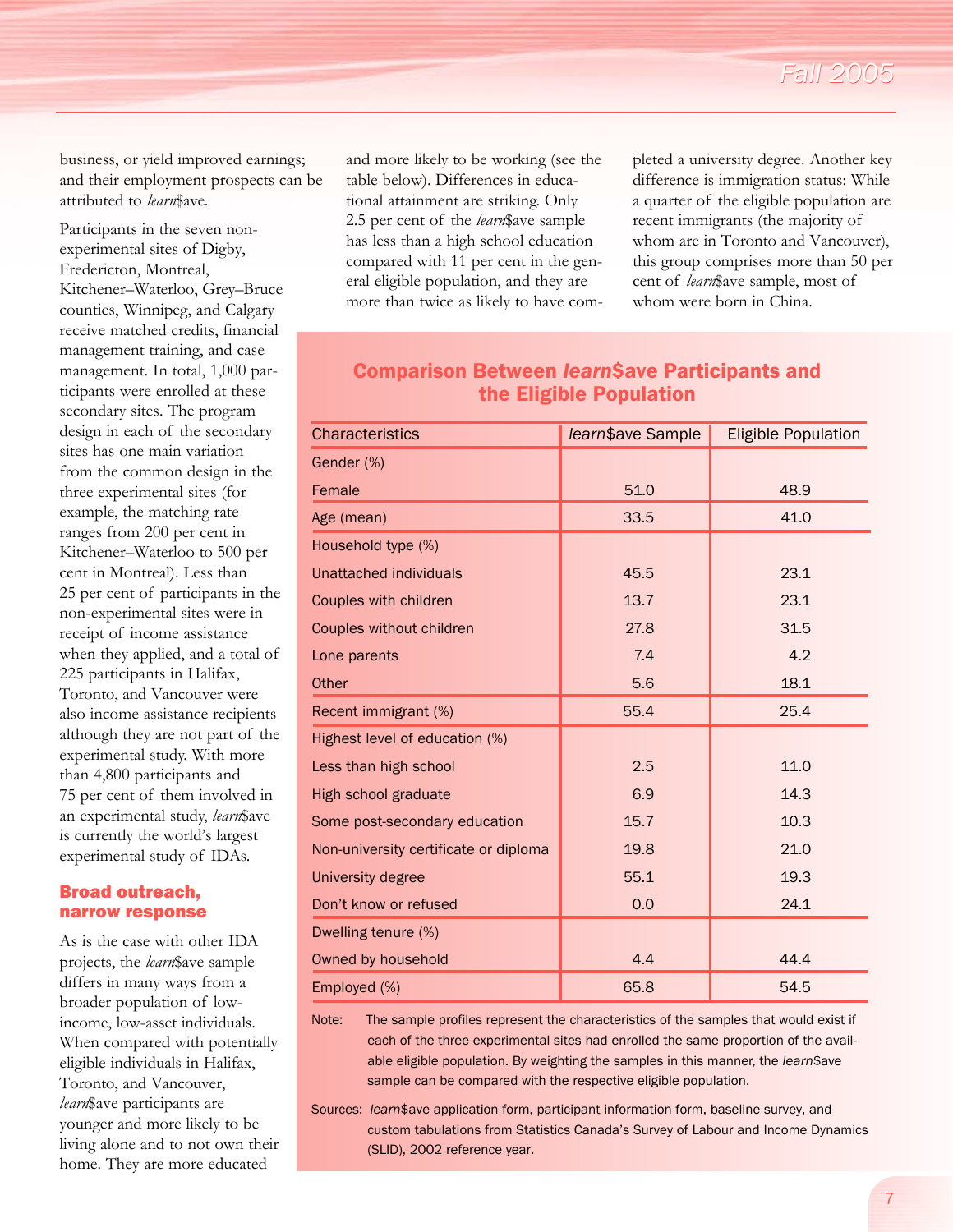Participants from the American Dream Demonstration (ADD), the first largescale test of IDAs, also have characteristics that are quite different from those of the broad eligible population. ADD, which began in 1997, enrolled 2,400 participants over four years in programs providing matched-savings accounts that could be used for the purchase of a home, for the establishment of a micro-enterprise, or for post-secondary education. Match rates ranged from 100 to 700 per cent, but the average matching rate was 200 per cent. Compared with the US lowincome population, ADD participants were also better educated, with more than two thirds of participants having some post-secondary education. Most participants were female (80 per cent) and almost half of them identified themselves as African-American.

It is not surprising that the sample of those who signed up for *learn*\$ave or other IDAs does not resemble a random sample of people who meet all eligibility criteria. Not only did participants have to meet eligibility criteria, but they also had to hear about the offer and then voluntarily choose to accept it, most likely because they expected to benefit from enrolling in such a project. Characteristics of *learn*\$ave participants therefore reflect both explicit and implicit targeting of the project to those whose means and motivations fit best with *learn*\$ave's key features — that is, people with lowincomes who have sufficient resources and interest in saving with the goal of improving their future economic prospects. The particular sample of participants is also reflective of the population that could be reached through the various methods of recruitment that were undertaken.

In this regard, *learn*\$ave recruitment proved to be more difficult than expected, especially in the three experimental sites. Staff from service delivery agencies found that in order to reach their recruitment goal, they had to implement a multifaceted campaign including advertisements in newspapers and on transit systems, media interviews, and brochures. From August 2001 to May 2003 media awareness helped stimulate promotion of the project and, as the recruitment period progressed, word of mouth gained momentum and became an important recruitment method. Mainly due to difficulties with recruiting participants in Halifax, the initial recruitment figures and schedule had to be adjusted and the end of the recruitment period was postponed from May 2003 to the end of the year. Overall, even after many months of recruitment, only a small percentage of the low-income population accepted the offer and became *learn*\$ave participants. (For more detailed information on recruitment, see *Helping People Help Themselves: An Early Look at* learn*\$ave*, published by SRDC in May 2004.)

With 3,600 individuals taking up the offer in Halifax, Toronto, and Vancouver compared with an estimated 284,000 families living in these cities who had at least one member who was eligible, the *learn*\$ave take-up rate is only slightly over one per cent. However, not all of these 284,000 families knew about *learn*\$ave. What would have happened if all potential enrollees had heard about *learn*\$ave and were invited to apply? To answer this question, SRDC interviewed people in lowincome areas in Toronto and Vancouver. About 1,300 of eligible respondents were given some basic information about *learn*\$ave and asked for their feedback. Their initial reaction was very positive: less than five per cent of respondents had a negative impression of *learn*\$ave, three per cent of eligible respondents had already applied to *learn*\$ave before they were contacted, and 70 per cent of those who had not already applied said that

they wanted to attend one of the application sessions. After they heard about the project, an estimated further two per cent of respondents applied within 30 days following the survey interview, raising the estimated take-up rate to five per cent among eligible respondents who were aware of *learn*\$ave's features and of their eligibility to participate.

### *learn*\$ave implemented successfully

The primary goal of the *learn*\$ave project is to rigorously test and evaluate whether this particular model of IDA could provide sufficient financial incentives, encouragement, and education to motivate low-income Canadians to save for education, training, or the funding of a new small business. The good news is that *learn*\$ave was successfully implemented and constitutes a valid test of an IDA of this kind.

For *learn*\$ave to provide compelling evidence about its effectiveness, it is important that there be no major differences at the start between the three groups of analysis — *learn*\$ave-only, *learn*\$ave-plus, and the control group — so that differences that may occur over time between the groups can be legitimately attributed to the *learn*\$ave program itself. Random assignment of enrollees did indeed ensure that this was the case, as there were no statistically significant differences between the three groups of *learn*\$ave participants except for four characteristics: one indicator of a health problem, the highest level of education achieved by the participant's mother, the type of certification expected from continuing studies, and the duration of unemployment for those who were unemployed.

In addition, the screening process was effective, resulting in enrollees meeting the income and net worth eligibility criteria. Less than one per cent of enrollees had an income above 120 per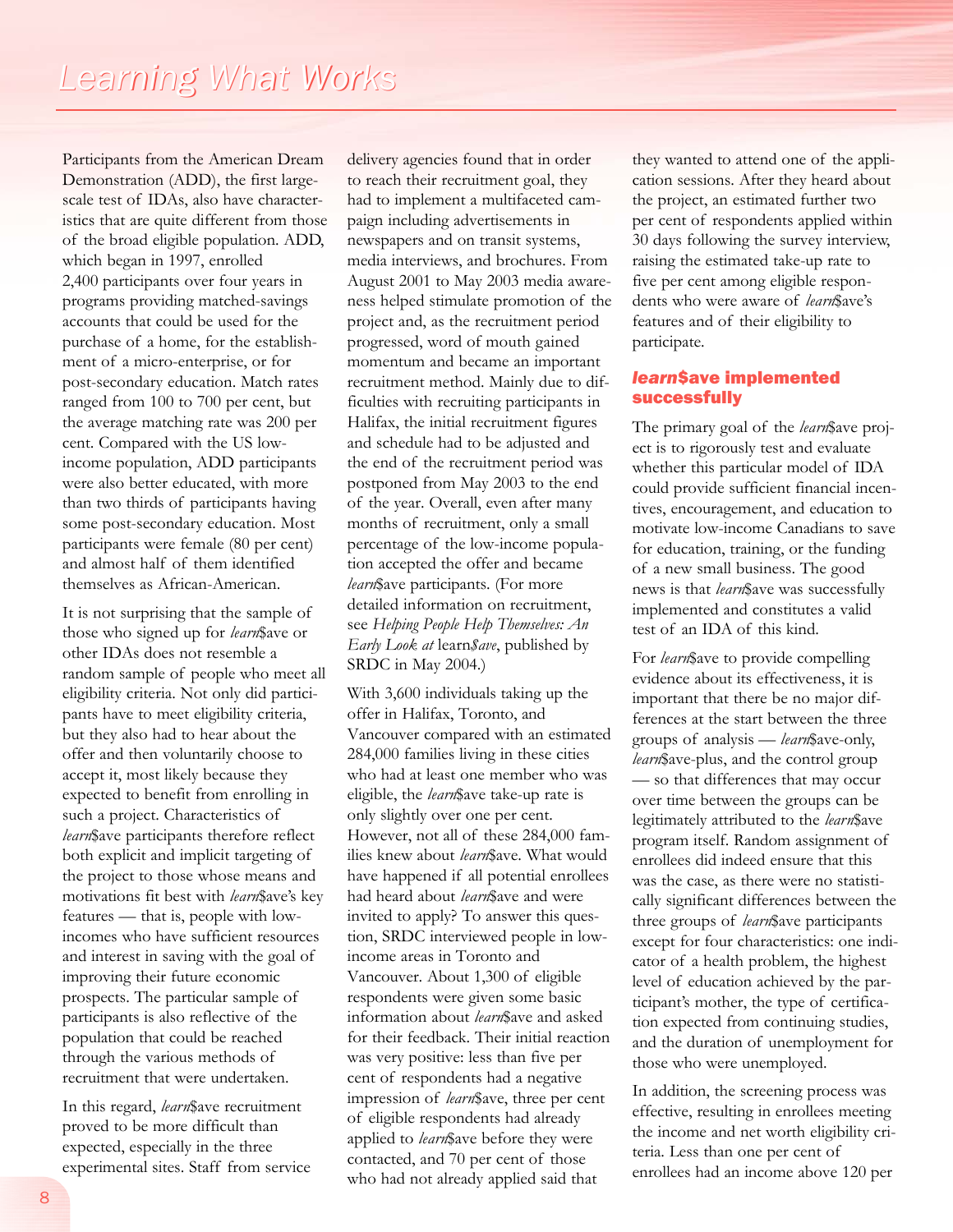## Historical Perspectives on Helping the Poor Save

Although IDAs are relatively new, they are not the first attempt to support saving by the poor. The late 18th century and early 19th century saw the emergence of a new approach to the question of relieving want and improving the lot of the poor. Social reform "activists" of this era articulated the notion that while man was corruptible by nature, he was also perfectible through moral instruction and discipline. The idea of savings banks as institutions intended to relieve the material distress of the poor *and* inculcate thrift and improve morals began to take shape.

The first savings banks came into existence in Britain early in the 19th century. They featured several common operating principles. First, they were generally run by trustees — philanthropically minded people who volunteered their time, and sometimes their money, to the cause of advancing thrift. Second, they were regulated so that deposits would pay interest but not be subject to the vagaries of the market. Therefore, in order to provide the prospect of financial stability, trustees were encouraged to invest deposits in government debentures that paid an attractive rate of interest. Third, accessibility was paramount, so regulations ensured access by everyone, regardless of religion, craft, or residence. Physical location and business operations of the bank were such that depositors coming from working class neighbourhoods and with limited institutional banking experience would feel comfortable using it. Finally, specific depositor groups would be prescribed to encourage the use of this new institution and make clear who was to use  $-$  and, just as importantly, not to use  $-$  the savings banks.

Early in the 19th century, trustee savings banks had appeared in United States as well as in British North America. The original conception and operation of savings banks drew heavily on ideological tenets concerning individual thrift and personal industry, self-help, and moral education, as was the case in Britain. Equally important was the politico-business elite's preoccupation with early statesponsored industrial development and the financing of capital projects. Savings banks provided access to capital with potential to support state borrowing for infrastructure projects. Early on, the activities of the state extended beyond simply providing assistance to the accumulation of savings to include the use of those accumulated savings to fund capital projects undertaken by governments.

When the federal government began closing Dominion Government Savings Banks branches in 1885, the direct role of the state in Canada's thrift banking sector declined. During the late 19th and early 20th century, churches and schools fostered the creation of "penny savings banks" in response to a perceived need for an institution that would reach the poor, and the poor alone. They catered especially to children in poor families and to the "deserving poor." Penny banks accepted very small deposits — or "mites" — and they were often located in the heart of poor districts. Like their early saving bank predecessors, penny banks were trustee-run, but the aristocratic governors and the office-holding elite who had sponsored the early savings banks were now replaced by a middle-class elite. Penny savings banks proliferated as part of the social purity and scientific charity movements, and the ideology upon which those banks operated was very similar to that prevalent at the beginning of the century.

Just as the trustee savings began as modest undertakings that relied on amateur, volunteer help, so too did the penny savings banks of the 1870s and 1880s. In 1900 the clerical work at the Fred Victor 5 cent Association was done by a "corps of young ladies," but by 1905 the penny savings banks in Toronto merged into one large bank. Existing penny banks became branches of the new consolidated bank, with a head office staffed by professionals. Success had prompted "professionalization," but it had also pushed the penny savings banks away from the "street" and into the milieu of middle-class institutions.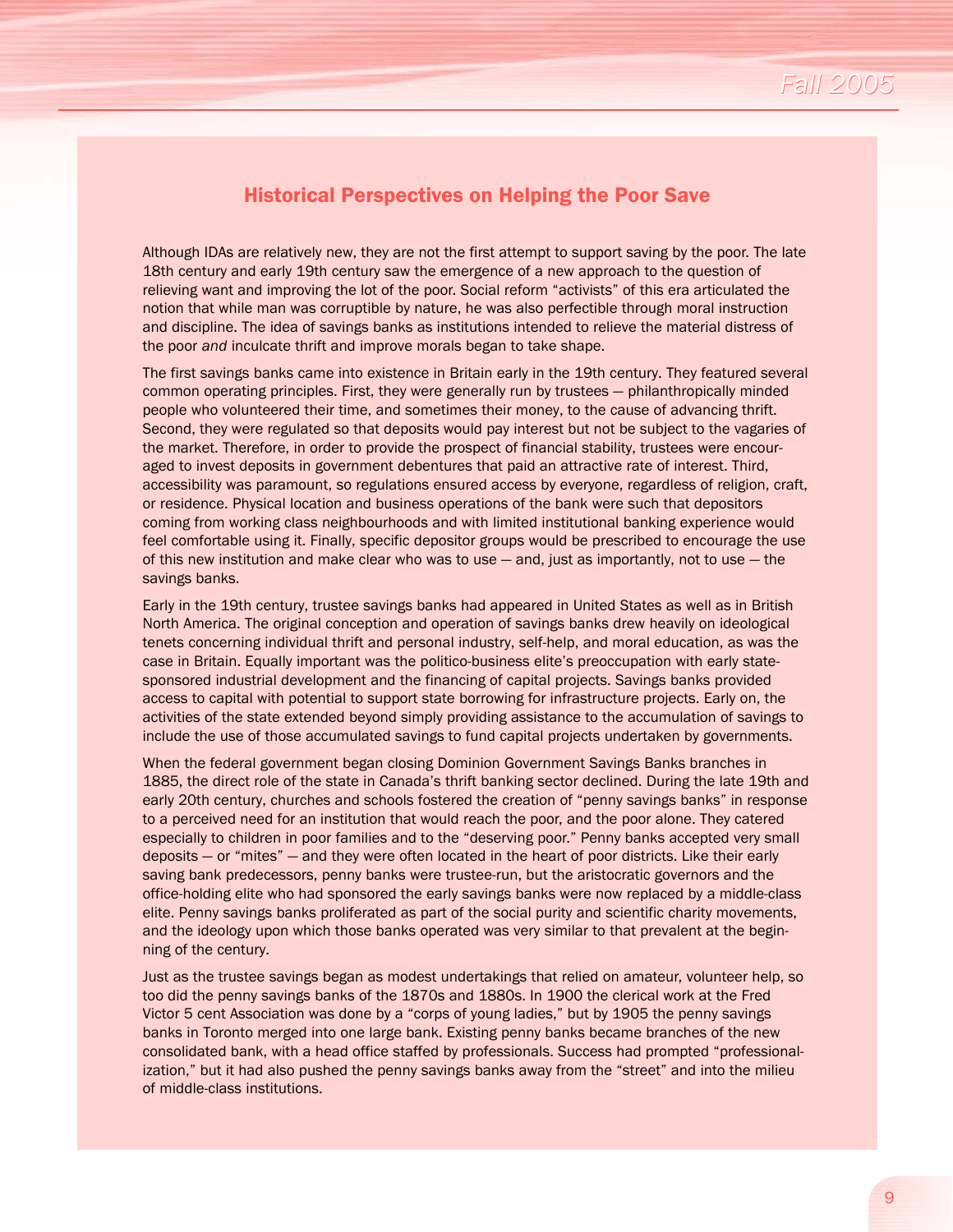cent of Statistics Canada's low income cut-off in the 12 months prior to joining the project, and enrollees' financial net worth was about \$2,900 on average. Higher amounts of net worth were found among recent immigrants because some assets were exempt from calculation in order to allow them to have sufficient funds in their bank accounts to cover six months of living expenses, starting from the date of their entry into Canada.

*learn*\$ave is a large and complex research project that requires many working partnerships. SEDI organized partnerships with a network of agencies and financial institutions that are

exceptionally efficient in delivering services to participants and meeting operational challenges as they arise. Participants understand key project rules, and the majority of them navigate relatively smoothly into the program when it comes to opening their *learn*\$ave bank accounts, making deposits, receiving monthly account statements, and obtaining matched credits. During site visits, observers found that the key *learn*\$ave messages were delivered clearly in such a way that all participants could understand its benefits and requirements.

## Looking ahead

The *learn*\$ave project has now moved from implementation to impact

research. Data from a first follow-up survey conducted 18 months after participants from the three experimental groups enrolled in the project have now been analyzed to assess early impacts of *learn*\$ave on participants' savings behaviour and education, training, or self-employment activity. Data from *learn*\$ave account activities and participants' experience with the program are also being used to examine variations in project design and delivery among the nonexperimental sites. At this point, we have a good idea of who would sign up for a matched-savings program like *learn*\$ave. We will soon learn more about whether *learn*\$ave can make a  $d$ ifference. $\blacklozenge$ 

## Improving Access to Post-secondary Education *New Pilot Projects Now Underway*

The economy of Canada, as in other industrialized countries, demands an educated and skilled workforce. The ability of each Canadian to benefit from this economy depends to a large degree on their ability to participate in it, which in turn is strongly associated with their level of education. Two new projects are being implemented by a partnership between the Canada Millennium Scholarship Foundation and three provinces — and being evaluated by SRDC — in an attempt to find out what works in improving access to post-secondary education (PSE). The outcomes should be of great interest to policy-makers concerned with improving equity in access to the knowledge economy.

On a global scale, Canada has a good record of educating its youth. Over the last 50 years levels of educational attainment in Canada have risen steadily, and the enrolment rate in post-secondary education is one of the highest among OECD countries. However, not all Canadians have similar educational opportunities. The chances of pursuing post-secondary education differ by socio-economic and ethnic group. Students who come from low-income families, who have Aboriginal ancestry, or whose parents have had little exposure to PSE are less likely to further their education after high school. For these groups, PSE is too rarely seen as an option to be considered.

Perhaps surprisingly, there is no clear answer to the question "What is the best way to increase access to postsecondary education?" One of the main reasons is that there has been little rigorous research on the topic, especially in a Canadian context. Barriers to accessing PSE are many and there are many calls for different remedies to address them, so the problem is far from simple. Several of the remedies are expensive and so there is a risk if policy assumes the wrong answer. Financial barriers will most probably not be tackled in the same way as a lack of academic preparation.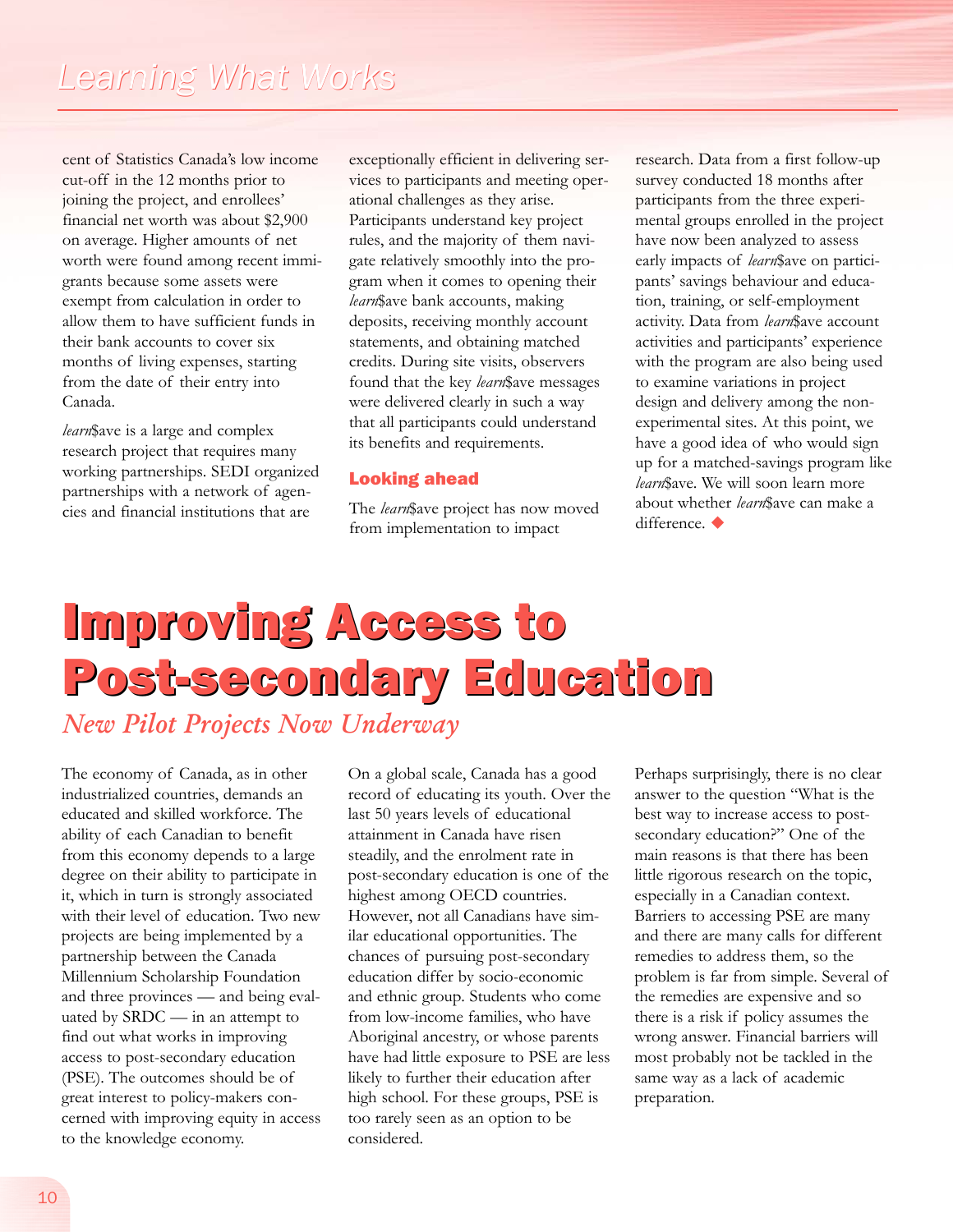## 1 goal, 2 projects, 3 provinces

The evaluation of *Future to Discover* (FTD) taking place in New Brunswick and Manitoba and of *Advancement via Individual Determination* (AVID) taking place in British Columbia will build evidence to help policy-makers decide how best to target funds towards the support of participation in postsecondary education in Canada.

While they share a common goal, the two projects test programs addressing different types of barriers to PSE access (see Box 1).

Despite differences in the barriers the projects address, and thus in the student populations they target, both are being introduced at a point during high school when it is still possible for students to change their educational orientations and pathways. Both projects are based on the assumption that barriers to PSE manifest themselves early in students' academic careers and need to be resolved before the option to pursue PSE has been ruled out. For example, students often have to select the right courses in high school in order to be able to register for the program that best meets their needs in college or university.

## Researching students' futures

Until at least 2010, SRDC is following the paths of more than 6,000 youths attending 70 high schools. In spring 2004, through its research partner Statistics Canada, SRDC recruited 2,391 Grade 9 students in New Brunswick. In spring 2005 it added another 1,992 in New Brunswick and 1,044 in Manitoba. Also this year, with the assistance of POLLARA, SRDC recruited 975 Grade 8 students in British Columbia. These students all became volunteer participants in either

## Box 1: Program Components

Future to Discover (FTD) is testing two programs:

- l *Explore Your Horizons* is intended to overcome a lack of information or misinformation about the availability, cost, and advantages of PSE. It is designed to raise participating students' awareness of the options available in post-secondary education, labour-market trends, and the economic and social advantages of post-secondary certification. The program is also intended to equip students with the skills required to make use of this information. This "information and career development strategy" is intended for all students, across all income groups.
- l *Learning Accounts* is intended to overcome high school students' expectations of having insufficient funds to pursue PSE. It provides substantial financial support to students after they are accepted into a recognized PSE program. This "financial strategy" is being offered to students from families with below median income.

The BC AVID Pilot Project is testing the AVID program, a PSE preparatory program that assists students to take full advantage of high school while getting ready for PSE. The program was established in the United States in 1980 to support students achieving only average grades. It selects students who might have the potential to go on to PSE but who tend to be overlooked in existing college preparatory programs. AVID operates in 1,900 schools in the United States and (prior to the pilot project) in just one school district in Canada (Chilliwack, British Columbia).

The goal of AVID is to support students who are "academically in the middle" and to motivate them to pursue PSE. The program is intended to help students acquire aptitudes that promote academic success (e.g. good work habits, better management of study time, the confidence to ask questions) and gain the necessary skills to cope with the demands of post-secondary educational institutions. It combines placement in advanced courses with an elective class focused on writing, inquiry, collaboration, organization, study, and test-taking skills. AVID programs are coordinated by the nonprofit AVID Center in San Diego, which supports and certifies AVID sites worldwide.

With the expansion of the AVID program to 19 additional schools in British Columbia, the impact of the program on PSE enrolment will be rigorously evaluated to determine whether the program can increase the probability that students — all selected during Grade 8 — will enrol in post-secondary academic programs following high school graduation.

FTD or the BC AVID pilot project. A second cohort of AVID participants will join in 2006. Details of the circumstances of the students and their families at the beginning of the pilot projects have been collected though baseline surveys of students and their parents. The students will all be followed through surveys and administrative data until at least 15 months after they are due to leave high school.

Both Future to Discover and the BC AVID pilot project use ambitious and complex research designs. Not all the

students being recruited receive the programs under test. SRDC randomly assigned some members of each cohort at each school to a comparison group. In the BC AVID pilot project, a "waitlist" group was also created from which students might enter the program if vacancies arise. The experiences of the groups experiencing the different programs under test will be compared with those of comparison group members in order to evaluate the impact of the programs. Such an experimental evaluation design is the most reliable approach to measure the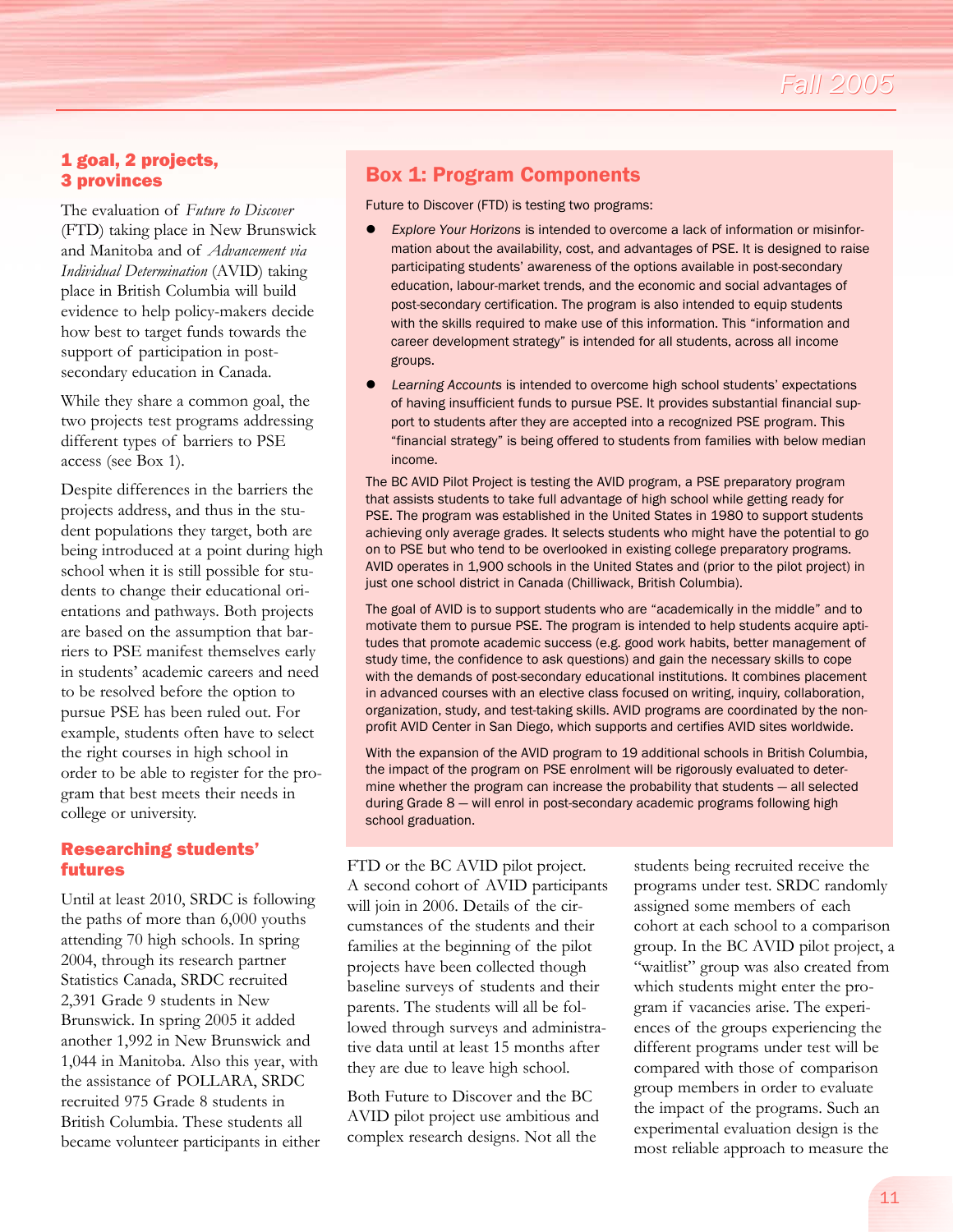impacts of an intervention in many circumstances. It has been used by SRDC in previous social policy evaluations and is common also in medicine, criminology, and psychology. However, the use of random assignment designs to evaluate education or school-based interventions is less common. Most existing examples of randomized experiments in education are in the United States. SRDC has thus put considerable effort into briefing government officials, school staff, parents, and students about the role of random assignment, its importance to the evaluation, and its consequences for individuals. The hope is that through these efforts the projects will be implemented well. In turn, effective implementation will mean the Future to Discover and AVID projects will build more conclusive evidence than has been available previously on which interventions are successful in improving access to post-secondary education in Canada.

The complex research design is reflected in the project recruitment and allocation to programs (see Box 2). Having multiple program groups that can be compared over time greatly enhances the value of the experiment to future policy-makers.

- The Future to Discover project in Manitoba and New Brunswick will determine what impact Explore Your Horizons has on student access to PSE in general as well as for specific subgroups such as those from low-income families or whose parents do not hold PSE qualifications.
- The Future to Discover project in New Brunswick will also determine what impact Learning Accounts has on access to PSE for students from low-income families. It will determine the relative effectiveness of this strategy compared with Explore Your Horizons and the effect that combining the two strategies has relative to offering each strategy on its own.

## Box 2: Project Recruitment

For the Future to Discover project, students are being recruited as follows:

In New Brunswick among low-income families (income below provincial median)

- 546 are being offered only the financial strategy,
- 598 are being offered only the information / career development strategy,
- 547 are being offered both the financial and information / career development strategies, and
- 602 are allocated to the comparison group.
- In New Brunswick among high-income families (income above provincial median)
- 610 are being offered only the information / career development strategy and
- 1,479 are allocated to the comparison group.

New Brunswick students are split evenly between the Francophone and Anglophone sectors.

In Manitoba

- 575 are being offered only the information / career development strategy and
- 469 are allocated to the comparison group.

For the BC AVID pilot project, students are being recruited only in British Columbia as follows:

- **•** Approximately 830 are offered a place in the program group.
- **•** Approximately 500 are allocated to the comparison group.
- **•** Additional recruits are allocated to a program "waitlist" group.
- Another 110 are in the program and 64 on waitlists at four "case study" sites.

The first cohort of Future to Discover students in New Brunswick will graduate from high school in 2007, while the second cohort — together with Manitoba students — will graduate in 2008. The evaluation will observe these participants' early PSE enrolment by 2008 and 2009 respectively. The first cohort of AVID students will graduate high school in 2009; the second cohort in 2010. Early observation of these students' PSE enrolment will be in 2010 and 2011 respectively.

The BC AVID pilot project will determine whether the AVID program can increase the probability that students — selected as academically "in the middle" — will enrol in post-secondary academic programs following high school graduation.

The projects focus on determining the impacts of the new interventions on interim and long-term outcomes that include high school course selection, attendance, and graduation as well as PSE program selection, program financing, student persistence, and program completion.

For both projects, the analysis of the programs' impacts on final outcomes will be accompanied by implementation

research to determine whether each program had a fair test and by a benefit–cost analysis. In the BC AVID pilot project, up to four sites where random assignment is not possible will be used as case studies to determine implementation challenges for AVID in rural and remote schools.

Since students must be tracked from high school through into postsecondary education, these are necessarily long projects. The projects will report on early implementation of FTD in late 2006 and the BC AVID pilot project in late 2007. Interim impact reports are due in 2009. SRDC looks forward to reporting the final impacts of FTD in 2011 and AVID in  $2012.$   $\triangleleft$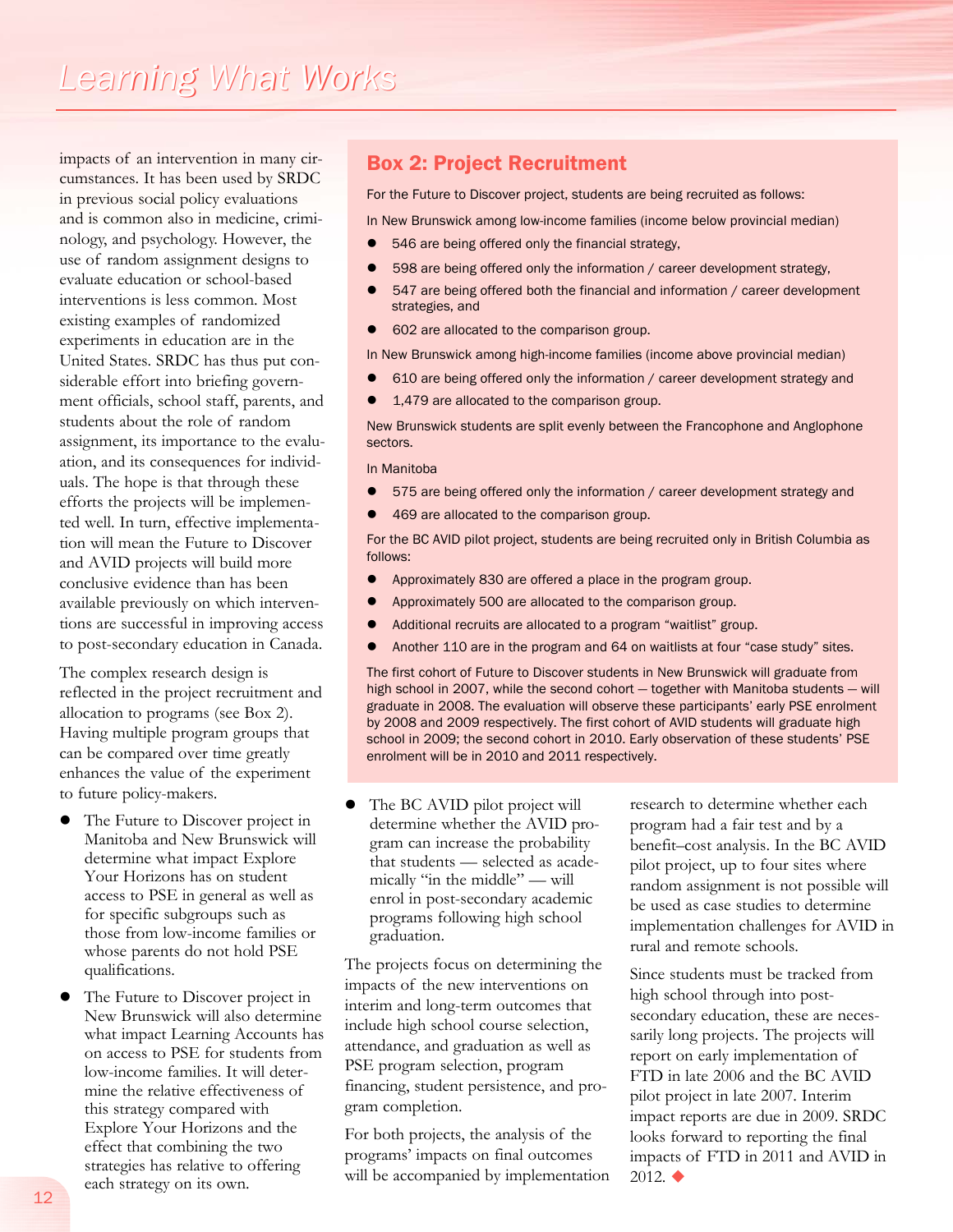## CEIP Program Operations CEIP Program Operations Come to an End

In July 2005 a major milestone for the Community Employment Innovation Project (CEIP) was reached when the final participant's eligibility period ended. This marked an official close to the operations phase of CEIP, which began in July 2000 with the start of participant recruitment.

CEIP is a long-term research and demonstration project designed to test an alternative form of income support for the unemployed, which aims to encourage employment while supporting local community development.<sup>1</sup> CEIP is sponsored by Human Resources and Skills Development Canada and the Nova Scotia Department of Community Services and is being managed by SRDC.

### Five-year program operations phase

CEIP began in 1999 with the engagement of communities to take on the responsibility of organizing and developing projects, which would provide the employment opportunities for program participants. Five communities — New Waterford, Glace Bay, North Sydney, Sydney Mines, and Whitney Pier agreed to take part and completed the required steps to organize representative boards, prepare strategic plans, and begin to develop community projects that would create jobs for CEIP participants while providing valued services to communities.

Concurrent with the efforts of communities in the study, recruitment of participants took place over a two-year period from July 2000 to June 2002. In total, 1,522 individuals — 1,006 Employment Insurance (EI) beneficiaries and 516 income assistance (IA) recipi-

ents — joined the study. Half were randomly assigned to the program group and were eligible for CEIP jobs, while the other half were assigned to the control group to serve as the counterfactual and were not eligible. Of the 761 program group members who were eligible for CEIP, 661 individuals chose to complete their enrolment and became active paid participants at some point over their three-year eligibility period.

With a two-year recruitment window, this translated into a five-year program operations phase, which lasted from July 2000 to July 2005. Throughout this period, participating communities mobilized more than 260 "third-sector" sponsoring organizations, which generated a total of 300 CEIP projects with specific community-oriented objectives. These projects created over 1,800 job opportunities for CEIP participants, allowing most participants to work in multiple jobs over the course of their eligibility. Though nearly half of the 661 participants worked for close to their full three-year eligibility, the average was 123 weeks of paid CEIP work. This translated into a total of \$26,788,086 that was paid out in wages and benefits to CEIP participants over the life of the project in lieu of the EI and IA payments that they would have received.<sup>2</sup>

## Research with CEIP participants and communities continues

CEIP is foremost a research and demonstration project that is studying the effects of an alternative form of income transfer and community-based employment on participating individuals and communities. By taking part, individuals may acquire new skills and work

experience while also developing stronger social networks. This may lead to improved outcomes for participants, increasing employment and income while reducing reliance on EI and IA, both during and possibly after the program. For communities, the process of organizing, planning, and mobilizing community resources to develop projects may lead to improved capacity on many fronts. Further, the products and services that projects provide, using CEIP workers, may have tangible benefits for the community.

To measure effects on individuals, CEIP uses an experimental participant impact study with a random assignment design. The experiences of those in the program and control groups are assessed through a series of follow-up surveys and administrative data sources on EI and IA receipt. The first in a series of participant impact reports will be completed early next year, which will review the "in-program" impacts based on the 18-month follow-up survey that all participants have now completed. To measure "post-program" impacts, a 40- and a 54-month follow-up survey are currently being administered, with the latter to be completed in 2007.

Community effects are assessed through a multiple-methods research design that uses both a "theory of change" approach and a quasi-experimental comparison community design. A range of data collection methods are being used, including a three-wave longitudinal community survey administered in both program and comparison communities. The first report on communities will also be completed early next year, which will lay out a detailed theory of how community effects may arise due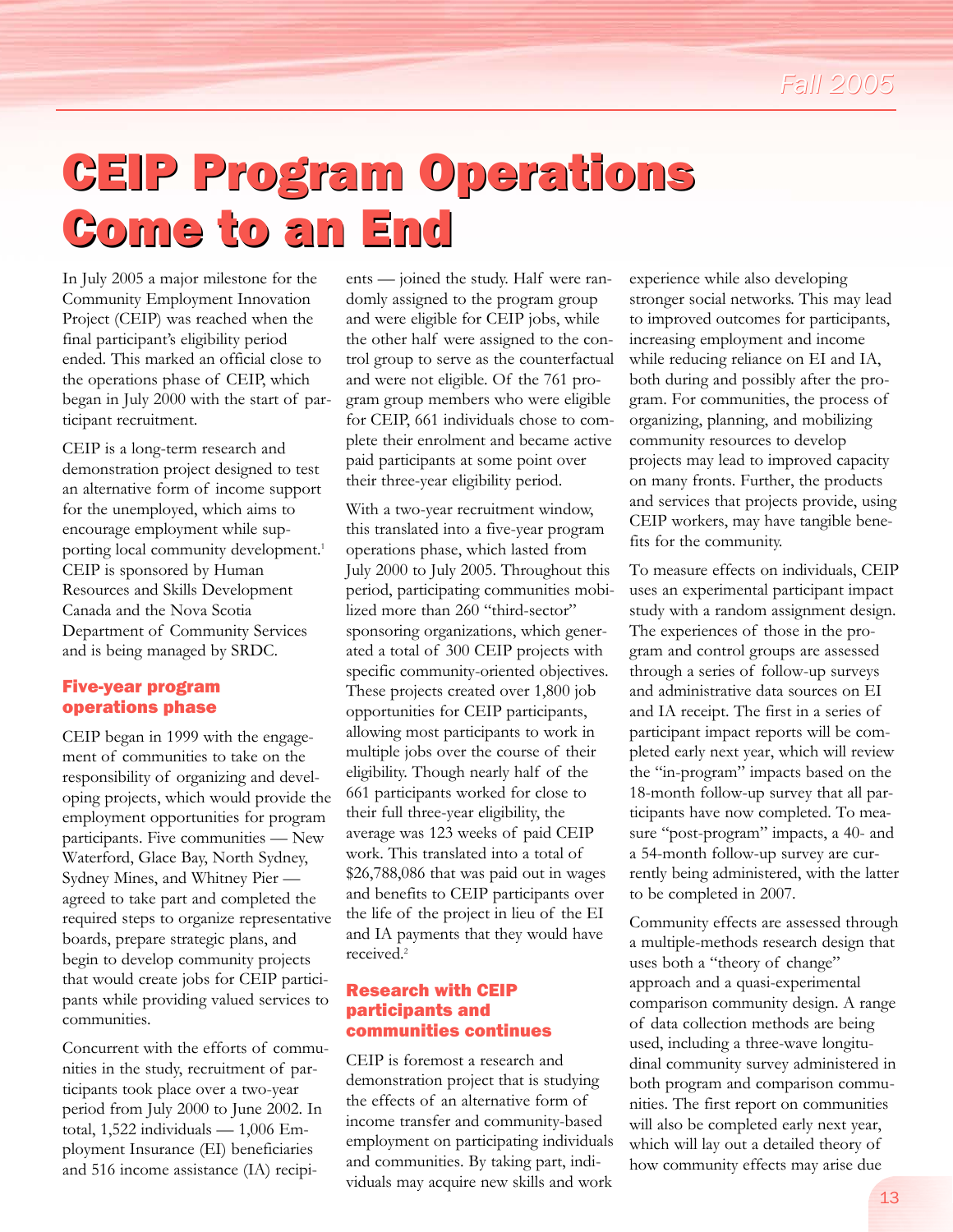to CEIP. Drawing on qualitative data and the first wave of the community survey, it will evaluate the early stages of this theory, reviewing how communities organized, planned, and began to mobilize their resources. To measure longerterm effects of CEIP on communities, administrative indicators, a third-sector audit, and follow-up waves of the community survey will be utilized. Administration of the third wave of the survey has just begun and will continue until mid-2006.

CEIP is a long-term research study. Though the operational phase has ended, the complete story of the postprogram effects on participating individuals and communities will not be written until 2008.

<sup>2</sup>The CEIP wage was initially set at \$285 per week and was indexed to the provincial minimum wage in Nova Scotia. It increased several times throughout the operations phase, up to \$325 per week as of April 1, 2004. In addition to CEIP wages, the total of \$26,788,086 includes payments for Canada Pension Plan contributions, EI premiums, Workers' Compensation Benefit contributions, and employer-paid premiums for an optional Blue Cross health plan.  $\blacklozenge$ 

## SRDC Randomly Assigns 30,000th SRDC Randomly Assigns 30,000th Research Participant Research

In July 2005, SRDC reached a milestone in its research when it randomly assigned its 30,000th project participant. Since its establishment in December 1991, SRDC has been pioneering in Canada the use of randomized field trials in social policy. To this point, SRDC has six large-scale randomized studies either completed or underway:

- **•** Between November 1992 and March 1995 the Self-Sufficiency Project randomly assigned 6,029 lone parents who had been on welfare for at least a year in British Columbia and New Brunswick and an additional 3,465 new applicants for income assistance in British Columbia.
- Between March 1995 and June 1996 the Earnings Supplement Project randomly assigned 8,144 displaced workers applying for Employment Insurance (EI) in Granby, Oshawa, Toronto, Winnipeg, and Saskatoon and 3,414 frequent EI beneficiaries in St. John's, Halifax, Moncton, and Lévis.
- Between July 2000 and May 2002 the Community Employment Innovation Project randomly assigned 1,006 EI beneficiaries and

516 income assistance recipients in the Cape Breton Regional Municipality.

- l Between August 2001 and February 2004 the *learn*\$ave project randomly assigned 3,601 individuals from low-income families in Vancouver, Toronto, and Halifax.
- In August 2004 the *Future to Discover* project randomly assigned its first cohort of participants — 2,390 Grade 9 students in New Brunswick.
- **•** Between April and June 2005 the evaluation of the *Advancement Via Individual Determination* (AVID) pilot project randomly assigned 801 Grade 8 students in British Columbia (a second cohort of AVID participants will be enrolled next spring).
- $\bullet$  In July 2005 the second of two cohorts was randomly assigned in the Future to Discover project — 1,992 students in New Brunswick and 1,044 in Manitoba.

The 30,000th participant to be randomly assigned by SRDC was a 14 year-old, female Grade 9 student living in Rivière-Verte, New Brunswick. She was randomly assigned to the *Explore*

*Your Horizons* program group in the Future to Discover project.

A random assignment design — often referred to as the "gold standard" in evaluation research — provides a powerful tool for determining the effectiveness of new policy ideas. To know what difference an intervention makes, you have to know what people would have done on their own without the program. This is typically done by comparing the outcomes of those who participate in a program with the outcomes of those in a comparison group. And the best way to create a comparison group is by assigning potential participants at random either to a group that is eligible to take part in the program or to a group that is not eligible. Random assignment with adequate sample sizes ensures that there will be no systematic pre-existing differences between the people in the two groups; they will be, on average, the same in terms of all characteristics — observed and unobserved, measured and unmeasured. Consequently, a random assignment design is the only approach from which you can be certain of deriving unbiased estimates of program impacts.  $\blacklozenge$ 

<sup>&</sup>lt;sup>1</sup>For more information about the design and implementation of CEIP, see *The Community Employment Innovation Project: Design and Implementation* by John Greenwood, Claudia Nicholson, David Gyarmati, Darrell Kyte, Melanie MacInnis, and Reuben Ford, published by SRDC in December 2003.